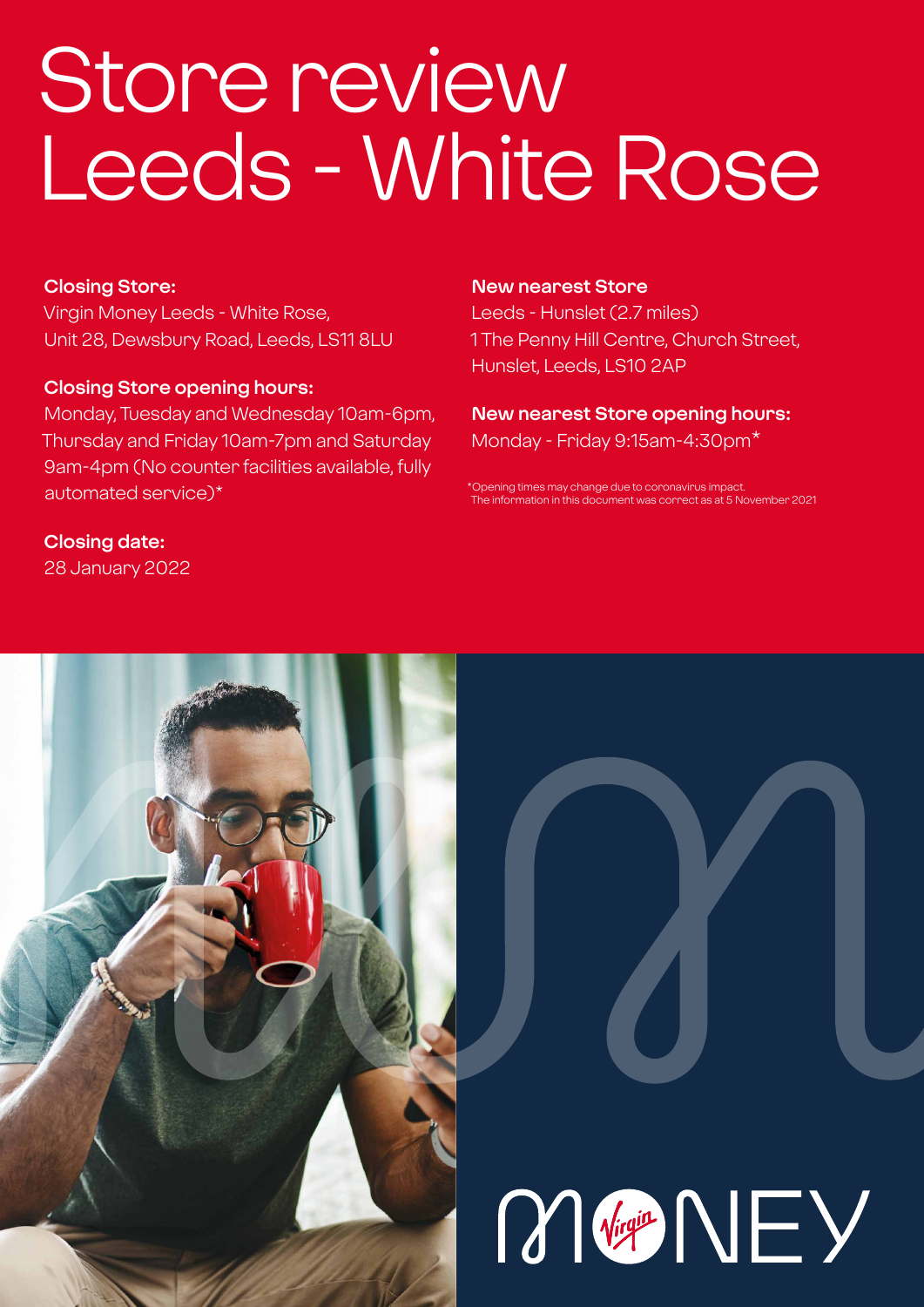# Summary of discussions

This Store review shares the outcome of discussions following the closure announcement for Leeds - White Rose Store. It also contains our contact information if you have any questions or need help before or after the Store closes.

Since the closure announcement, we've been speaking to customers and local stakeholders to find out how we can limit the effects of this closure as much as possible. This has included reaching out to vulnerable and potentially vulnerable customers to offer additional support.

### Why we're closing your Store

More and more customers are taking advantage of our digital services and only visiting Stores when they want to discuss a significant life event. Between April 2019 and July 2021 we've seen digital registrations increase from 48.7% to 57.6% across our personal customers, and daily internet banking and mobile app logins are up 66%.

It's important to balance investment in digital services with making sure our Store network continues to meet the needs of our customers. This means that we've made the difficult decision to close a number of Stores.

This decision has been reached after considerable thought and analysis which includes input from local management.

Our Stores will continue to be a really important part of what we do and we've recently refreshed and revitalised them now that we're one Virgin Money brand.

### Just so you know

When we announced the Leeds - White Rose Store was closing, we published an impact assessment. This provided more information on why we made the decision and ways in which customers could continue to make the most of our banking services. Head to **virginmoney.com/store-closures** or ask in Store to find out more.

# Feedback from customers and local stakeholders

### Customer feedback

Some customers have raised concerns over the closure of the Store. We've been speaking to them about their personal circumstances and providing information on ways to continue to bank with us. We're confident that the transfer of accounts to the new Store will be smooth and there are alternative ways to bank with us locally or by using our digital services. These include:

- > Should a customer wish to use a Store for general advice or to discuss a product, Hunslet Store is 2.7 miles away and there are a further 3 Stores within 6 miles.
- > There are other ATMs in the area that are free to use.
- > Our mobile, internet and telephone banking facilities allow customers to do most day-to-day tasks, like balance checks, viewing transactions, transferring money between accounts, paying bills and cancelling / amending regular payments. Customers can even pay in a cheque on the go.
- > Customers are also able to use our mobile app to make external payments in a number of different ways and we're continuing to make our digital banking services bigger and better.
- > The local full service Post Office is located nearby on 89 Old Lane and provides personal and business customers with an alternative way to do their day-to-day banking transactions, such as cash withdrawals and paying in cash and cheques. Head to **www.postoffice.co.uk/branch-finder** to find other Post Office locations.
- > Customers can get all the information about our products and services, or raise any concerns by calling us on **0800 121 7365**. Our opening times are 7am to 9pm Monday to Saturday and 10am to 5pm on Sundays.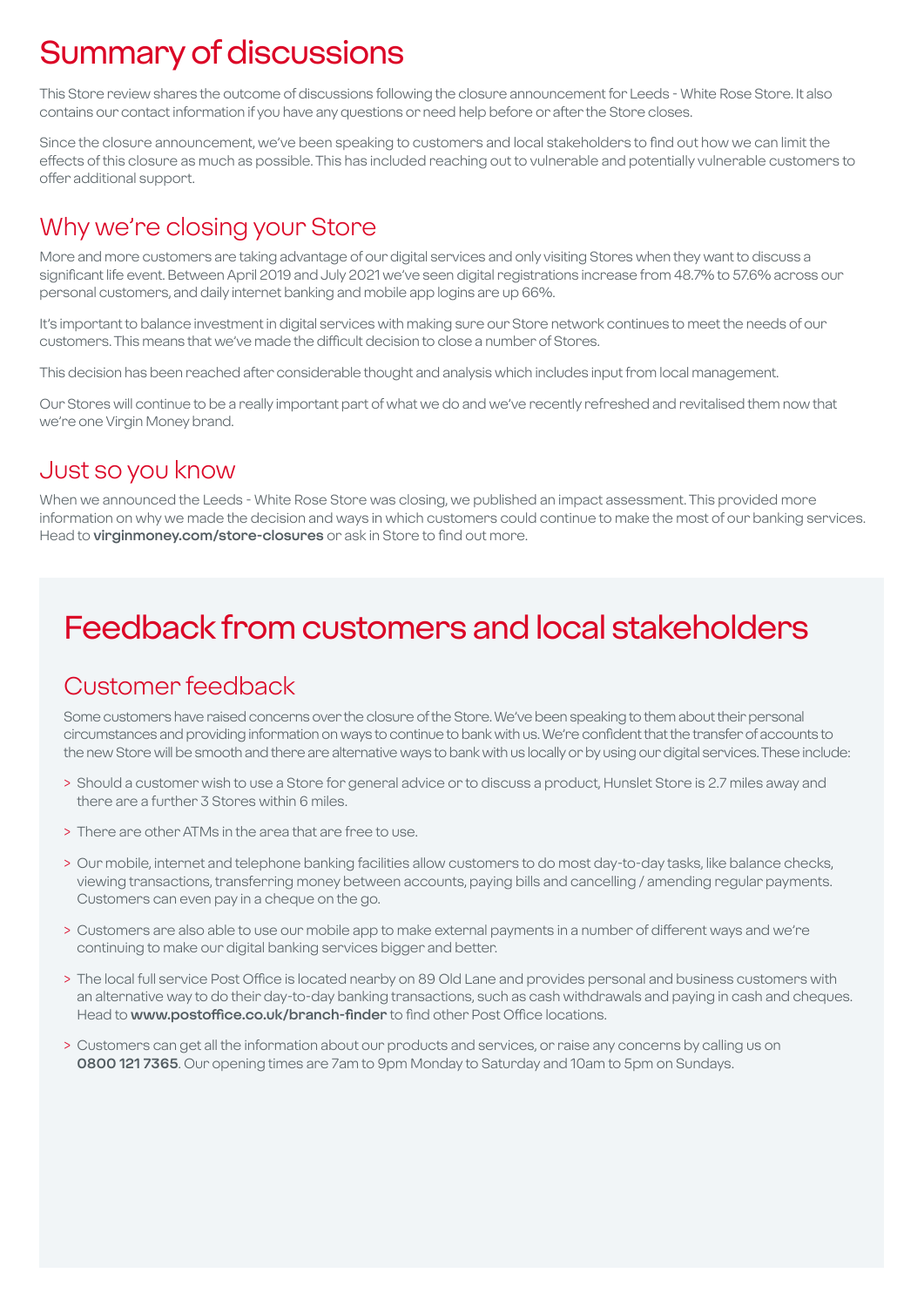### Stakeholder & community feedback

Our Store Manager visited the local Post Office on Old Lane on 18 October 2021 and met with the Post Office Branch Manager and their team. Many of our customers already use this local Post Office counter service as our Store in White Rose Shopping Centre is fully automated. The Post Office has a good stock of the Virgin Money paying in envelopes and welcomes any customer introductions we wish to make for any customers that have requested additional support.

On 19 October, our Store Manager has also met with the White Rose Shopping Centre Management Team to discuss continuing ATM availability as this is the most common discussion point with customers using our Store. All ATMs within the Shopping Centre are free to use and available at all times the Shopping Centre is open.

### Engagement with customers and local stakeholders

| <b>Stakeholders</b>               | <b>Engagement activities</b>      | <b>Additional notes</b>                                                                                                                                                                                                                                                                                                                                                                         |
|-----------------------------------|-----------------------------------|-------------------------------------------------------------------------------------------------------------------------------------------------------------------------------------------------------------------------------------------------------------------------------------------------------------------------------------------------------------------------------------------------|
| <b>Customers</b>                  | Store posters and leaflets        | Live from 30 September 2021.                                                                                                                                                                                                                                                                                                                                                                    |
|                                   | Closure details on our<br>website | Available at virginmoney.com/store-closures                                                                                                                                                                                                                                                                                                                                                     |
|                                   | <b>External media</b>             | Announcement issued to national and local media outlets.                                                                                                                                                                                                                                                                                                                                        |
|                                   | <b>Direct mailing</b>             | A letter, 24-hour banking leaflet and Post Office services leaflet sent<br>on 29 September 2021. This was issued to all Store customers and<br>customers regularly using the Store.<br>The mailing included info on the Store closure and how to access<br>all the other ways to bank. This provided customers with a minimum<br>12 weeks' notice in line with the UK Finance Access to Banking |
|                                   |                                   | Standard and Financial Conduct Authority (FCA) Guidance.                                                                                                                                                                                                                                                                                                                                        |
|                                   | <b>Customer contact</b>           | We're contacting known vulnerable and potentially vulnerable<br>customers, to see what we can do to support their banking<br>needs after the closure. We'll talk to them about their personal<br>circumstances and ways we can help. This may include arranging a<br>meeting with the nearest Store Manager or walking the route to the<br>nearest Post Office with them.                       |
|                                   |                                   | All customers can attend digital banking sessions either in Store, at<br>a local library or carried out remotely when requested. The Store<br>digital banking sessions are scheduled for 3 and 9 November and<br>1 December 2021.                                                                                                                                                               |
|                                   |                                   | Corporate Structured Finance and Commercial and Private<br>Relationship Managers will talk to their customers about the closure<br>and make sure they have support in place to meet their banking<br>requirements (e.g. we may be able to set up a cash delivery service<br>for some of our Business customers).                                                                                |
| <b>Customer support</b><br>groups | Email                             | Email sent to local Citizens Advice Bureau on 30 September 2021.<br>Email sent to local Chamber of Commerce on 30 September 2021.<br>Email sent to Age UK local group, RNIB and FSB regional team on 30<br>September 2021.                                                                                                                                                                      |
| <b>Politicians</b>                | Email / letter                    | Email issued to local MP 29 September 2021 and local Councillors<br>30 September 2021.                                                                                                                                                                                                                                                                                                          |
| Post Office                       | <b>Meetings</b>                   | Following discussions of the closure with the Post Office, they're<br>contacting the nearest three Post Office branches to each closing<br>Store. This is to make sure they're aware of the closure and supplied<br>with extra pay-in envelopes.                                                                                                                                                |